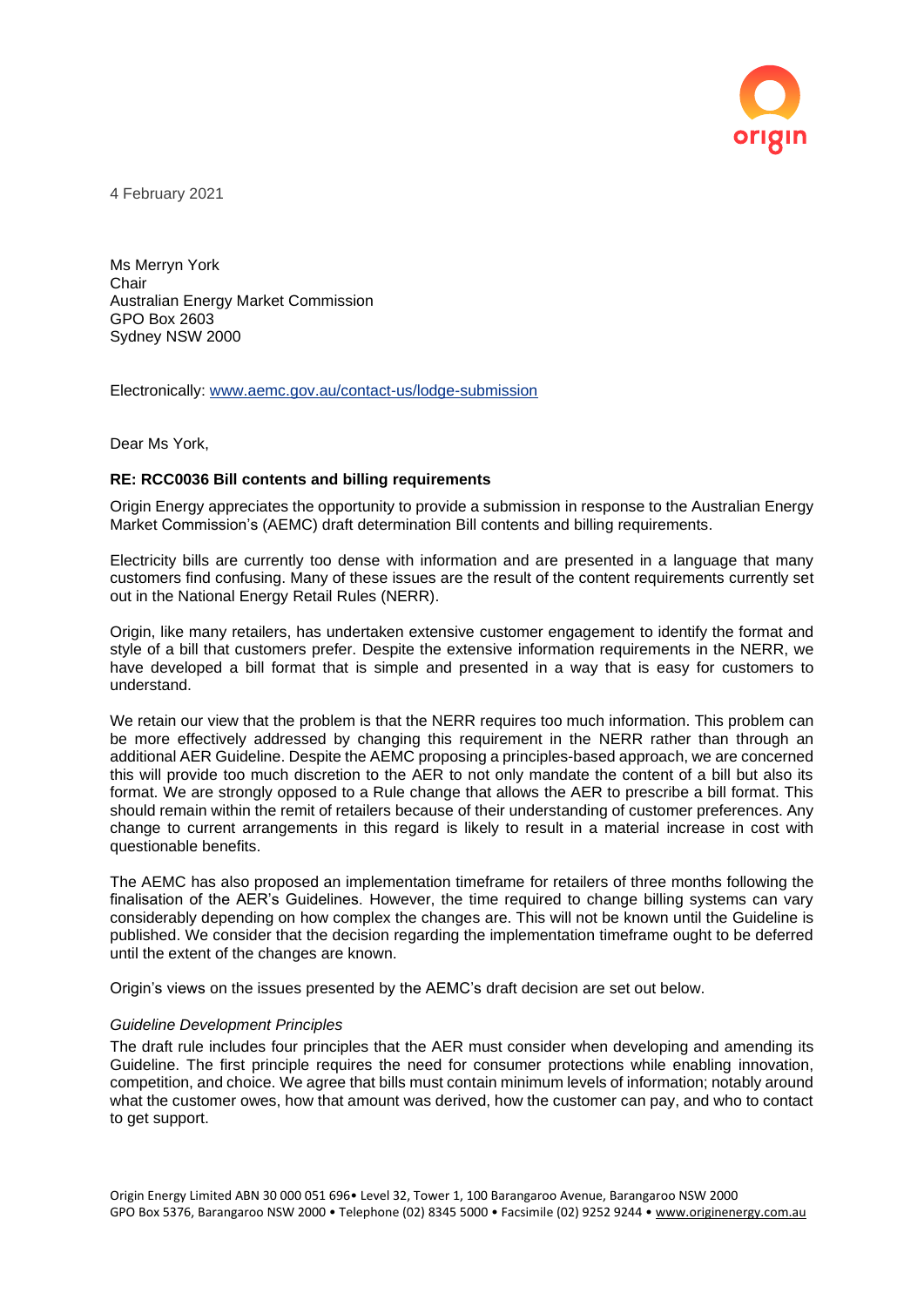We believe that allowing retailers to continue to have responsibility for determining their own bill format is essential to support innovation around how retailers interact with their customers. Retailers are best placed to understand how and in what format customers prefer information to be delivered about their accounts and services. Furthermore, allowing retailers to determine the format of their bills provides necessary flexibility to tailor bill formats in response to evolving and different product offerings.

It is also in the retailers interests to have a user-friendly bill format. This makes for a better customer experience and reduces customer confusion about their accounts. This in turn means lower inbound calls to our call centre to resolve complaints and misunderstandings. Retailers must own the format because they bear the risk that a customer will change retailer because they dislike the bill; a regulator does not carry this risk.

We believe that the principle that the guidelines are proportionate to the expected benefits is fundamental. The current billing requirements are extensive and arguably go beyond what a customer finds useful. There must be an accountability that the AER does not develop a Guideline that prescribes content that exceeds what is intended. This creates the risk of putting additional information onto an already voluminous bill and will create customer confusion, not reduce it. Furthermore, there must be a transparent and quantified demonstration of the costs and benefits.

There is also substantial room for interpretation in the allowance for the AER to make changes to the guideline. We think that any change to the guideline should be in response to a clearly identified failures in the electricity market. If such a failure can be identified, then the costs of making any proposed change must not exceed the expected benefits the change will bring.

In the case that it is not included in a cost-benefit analysis, because the problem of billing clarity is not clearly defined, assessing any benefit could only be completed subjectively. There has been no consensus on what would make billing clearer, regardless of the mechanism that governs bill contents. There has also been no consensus on what the critical components of a bill are. Considering this it would be difficult to objectively assess whether there were benefits to customers in being able to identify and utilise the critical information more readily to support the development of a Guideline.

The final principle requires the AER consider the potential benefits of standardising. We believe that there may be some benefit to standardising language so that customers can better read and understand their bills. This would ensure terms were able to be cross referenced in the documents retailers provide them to ensure that their bills conform to their energy contract. We consider that this is a useful and readily implementable method of achieving better customer understanding through standardisation that is far less open to developmental interpretation by the AER.

## *Implementation timeframe*

The AEMC propose that it will take 12 months for the AER to develop its Guidelines and a further three months for retailers to make changes to their systems (if required) to comply with the billing guidelines. However, the time required to change billing systems can vary considerably depending on how complex the changes are.

For example, Origin recently implemented system changes in response to the Essential Services Commission of Victoria's (ESC) 'Best offer on Bills' requirement. This decision requires retailers to display on the bill whether the customer is on the retailers' best energy plan and how much the customer could save by switching to the best offer, if the customer does not already receive it. The system changes for this new obligation were moderately complex, and the delivery date for this project took about 4 months.

Another example is Origin's project where we reviewed and implemented a full redesign of our bill. This was a far more detailed and complex project and took 9 months from the system change project documentation to delivery.